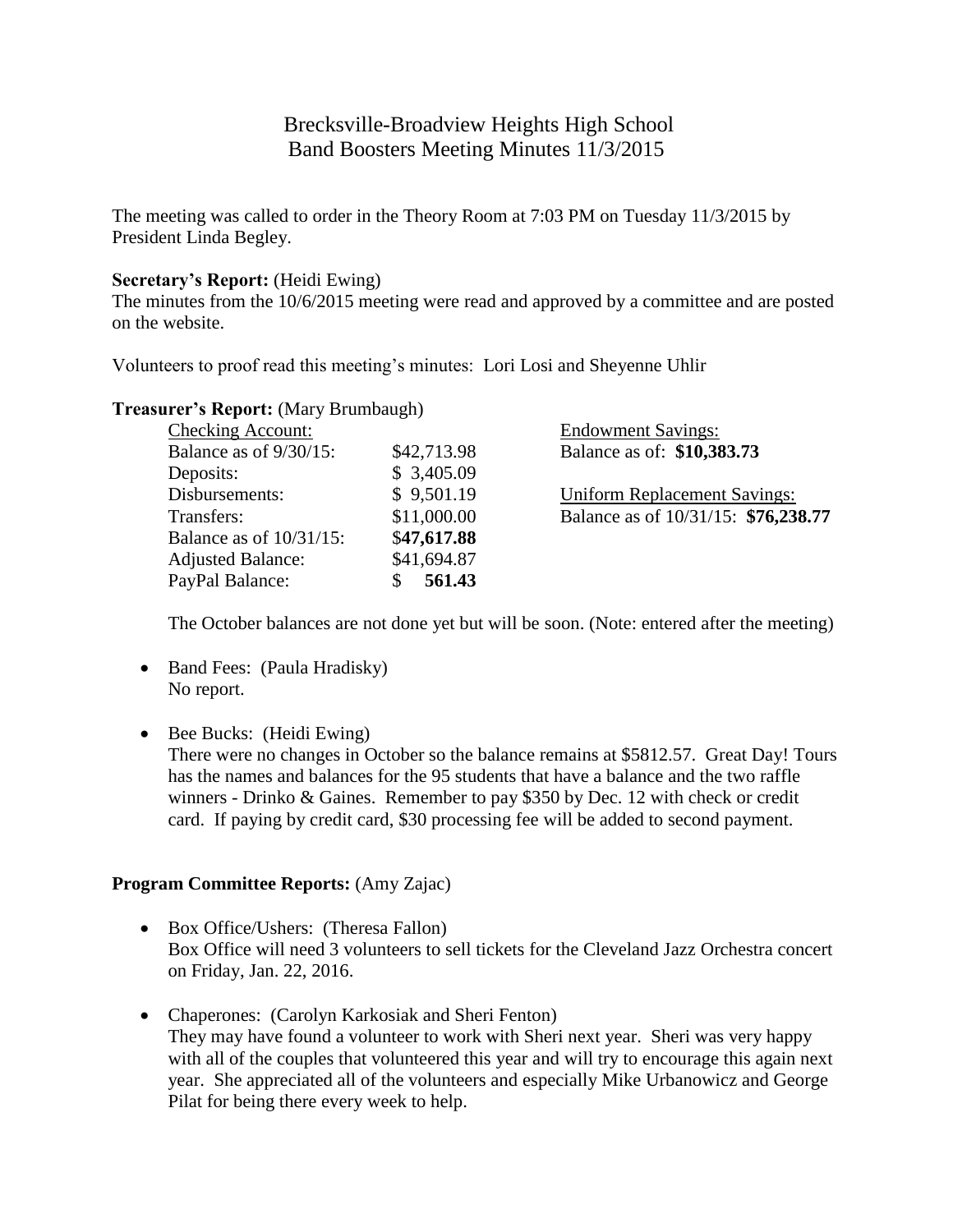- Drum Line: (Jackie Ross)
	- Mr. Wyse said there was enough interest that they will be putting together an indoor drumline. He will be meeting with Jonathan Monacelli soon to work out the details. Students should receive information in a few weeks. They are thinking the practices might be on Tuesday and Thursday and possibly a Saturday once a month.
- Hospitality/Game Snacks: (Laura Kovach)

Boosters will be providing a catered dinner for the 20 Cleveland Jazz Orchestra members and our 20 BBHHS jazz band students after school. Janice suggested checking with the Gates Mills Community for the catering. We would like volunteers to donate drink s and desserts. At the evening concert, Paul Ferguson will perform a solo with our high school jazz band opener. Janice suggested offering a VIP reception after the concert to raise more money but Mr. Wyse will need to see if that is a possibility. Amy Studer will need to contact their publicity person to put some advertising together. Hopefully that can be done in time for the Brecksville & Broadview Hts Magazine deadlines.

- Flagline: (Barb DelRoso & Grace Gaines) Barb mentioned the new tops have still not been ordered. The sample was received but no order placed. They will talk with Grace Kubera since they would like to get these on order and in for next season. Please send pictures for publicity and newsletter of Sarah Olszewski marching with the 2015 Macy's Great American Marching Band flagline for the Thanksgiving Day Parade in New York City.
- Newsletter: (Michelle Shively) Please send photos of Trunk-or-Treat to Michelle Shively for the newsletter. There were quite a few decorated cars this year.
- Webmaster: (Janice Schenk) Janice updated the Committee Chair contacts and added the minutes from the October meeting.
- PSO: (Michele Mihalich) Megan Sarfi said they are still putting the bell ringer schedule together.
- Publicity: (Amy Studer) There were quite a few band photos published in newspapers this season. The lastest was of a drum major in front of the band.
- Sr. Night: (Renee Waite) Senior night went well. Sheyenne Uhlir helped Renee and will run in 2016 since Renee will have a senior. We just need to try for more appetizers and less desserts. Linda will contact Mr. Mueller to see if he has a good picture of a senior wearing a golden plume for publicity and newsletter. Mr. Wyse will contact Jeanette Weaver to see how the parents can order pictures. The senior banner will be raffled at the spring band banquet.
- Swarm Board & Decorations: (Jackie Ross) Swarm board will be decorated again in the spring.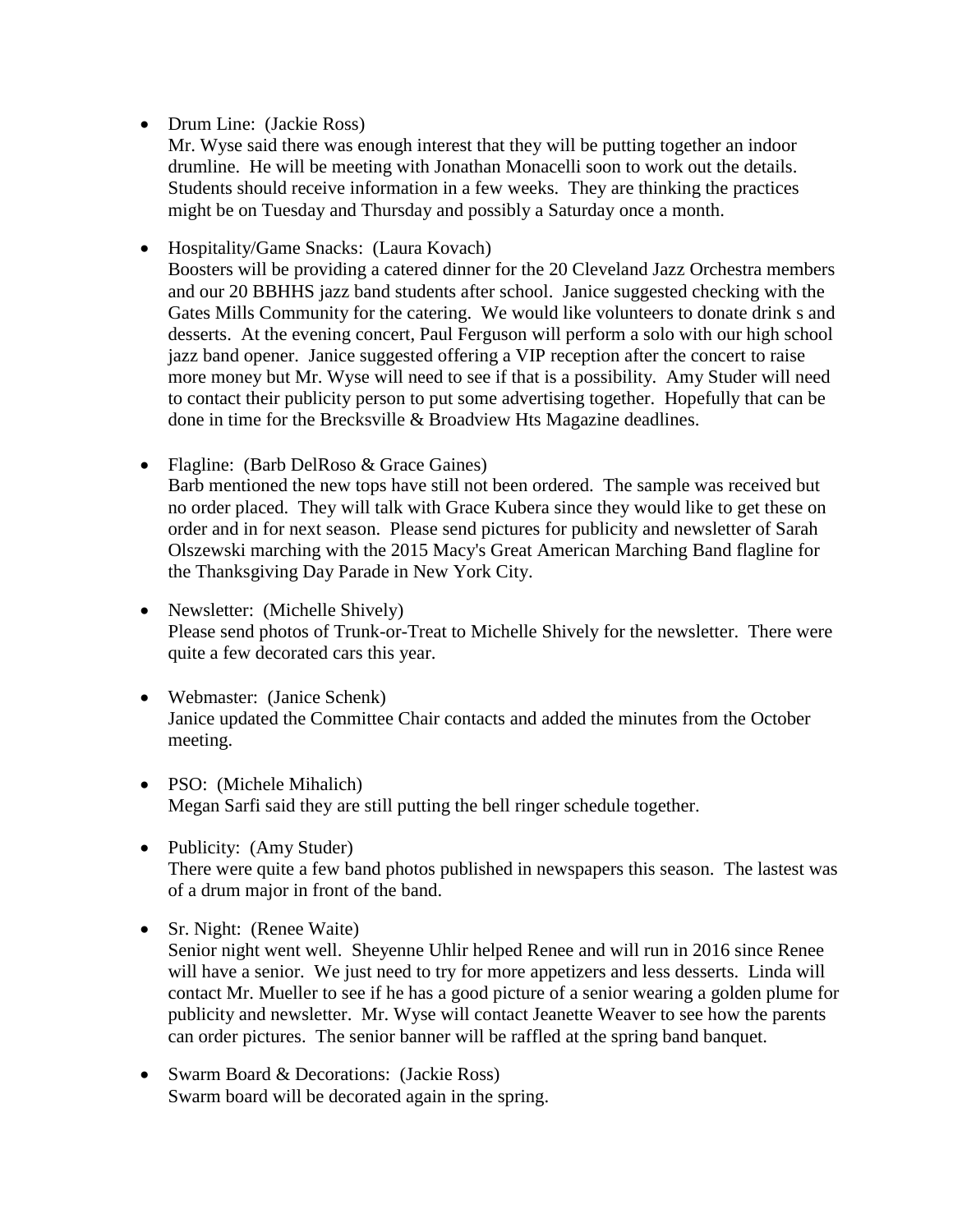- Uniforms: (Denise Eder/ Cheryl Dunphy/Lori Losi) The 32 new concert gowns arrived and the girls have been measured. They will be hemmed before the December concert. Marching uniforms will be used at the Holiday parade Nov. 28 and then sent to be cleaned before the Disney trip.
- Yard Signs: (Lori Samhric and AnnMarie Williams) No report.
- Band Alumni: (open) Linda saw a bus driver at Marc's. He is an alumni that played drums and would love to have an alumni get together. Brendan Fenton '15 would like to start small and just contact drumline alumni.

# **Ways and Means Committee Reports:** (Kathy Drinko)

- Athletic Program: (Michelle Cline) Order forms were passed out at Meet the Bees winter meeting and student ads need to be purchased by Nov. 15. We will need a team of 2-3 to sell ads for next year. Most of the work takes place over the summer. Contact us if you are interested for 2016-17 school year.
- Athletic Program Layout: (Michelle Shively) Winter sports pictures are scheduled for Nov. 12 including pep band.
- Athletic Program Sales: (Les & Julie Gicei) All of the fall programs were sold and winter programs will be sold starting with the first home basketball game on Nov. 28. Christine Hudacek may be interested in chairing this committee next year.
- Citrus Fruit Sales: (Kathy Drinko and Lynn Robie)

Kathy was worried about the number of November sales when only 100 boxes had been ordered by end of October. In the past the November order has been close to 600 boxes. Many paper orders were turned in on Monday and the deadline was extended to Wednesday, Nov.4 at noon for paper orders and midnight for online orders. Kathy will submit the November order at 9am on Thursday and then the December orders begin. Almost 200 ordered online. There were 180 pounds (7 small boxes and 1 large box) ordered to donate to Brecksville and Broadview Heights needy families. Linda suggested a photo with a band member playing "Citrus Santa" delivering the donations wearing a Santa hat. Kathy tried to reserve the loading dock area for the Saturday, Nov. 21 delivery but had trouble since that is not an area listed to reserve online. Mrs. Astey will help with that. The supplier can't guarantee the exact time of delivery but we are requesting 8am. It will take a few hours to check each piece of fruit then gather stack and alphabetize all of the orders. We will let everyone know to pickup orders between 11am and 3pm but to watch for a remind text from Mr. Wyse in case there is a change. If the order was not pre-paid, payment will be due at pickup with check or credit card. We will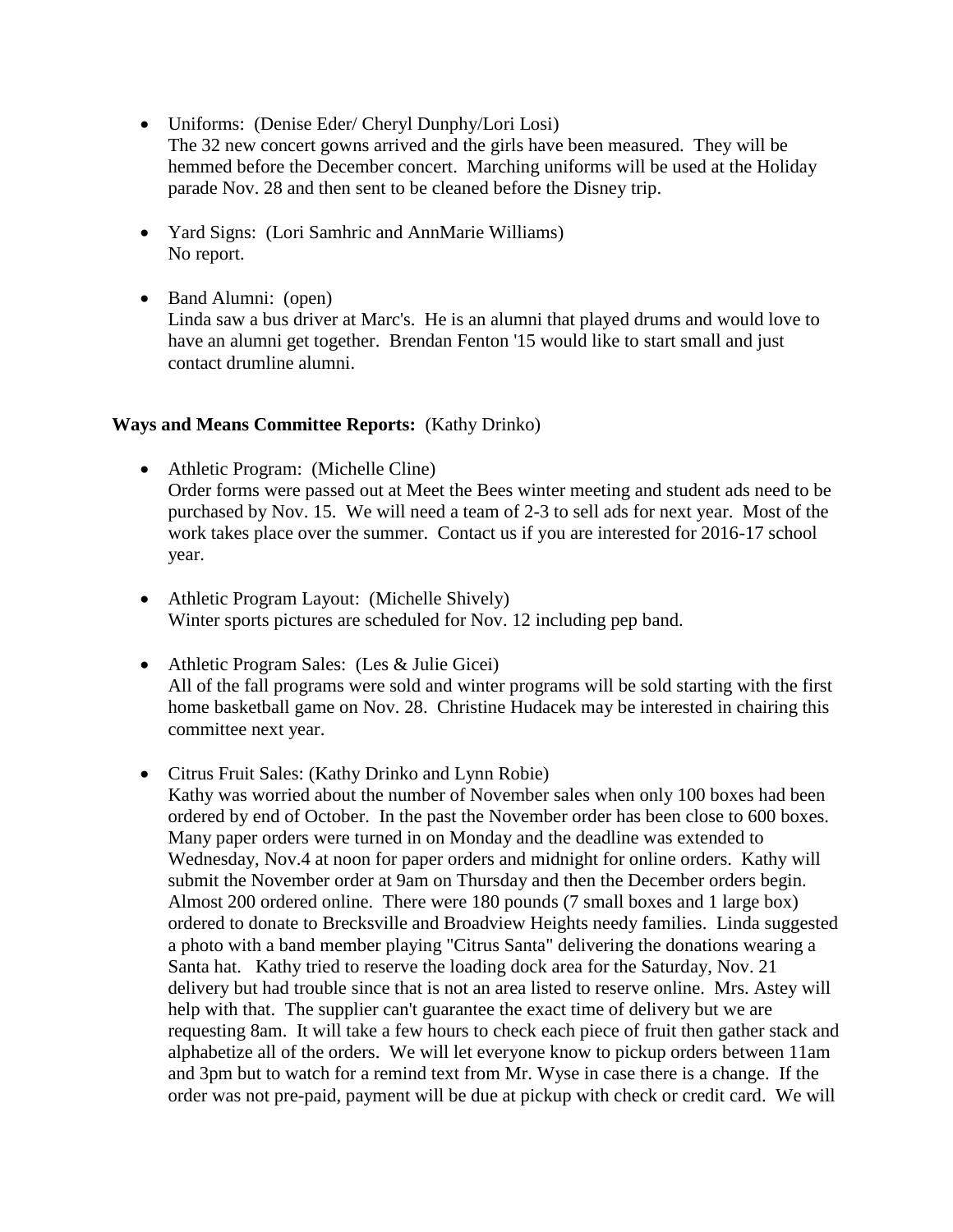ask for student volunteers who will earn service hours. Every order that was placed by Monday already got a confirmation email of their order. We did not list the student names on the Florida Indian River Groves website for privacy so an automatic email is not sent to notify the student. Kathy is notified and then manually sends an email to the parent to let them know they will get credit for an online order that was placed under their student's name. Half was already paid so Mary will just need to know the final amount we owe since if it is paid in full before delivery there is a 5% discount.

• Disney Raffle: (Dina Packard)

About \$1700 in raffle tickets were sold the night of Sounds of the Stadium for a total of just under \$3000 for the fall fundraiser. Congratulations to Maddie Gaines who won the second Disney Trip!

- Endowment/Patrons: (Theresa Fallon) Theresa will look through her boxes of files with the endowment names to gather the 2013 names that were missing in the Fall Athletic Program. Michelle will need by Nov. 15 to have them added to the Winter Athletic Program.
- Spirit Wear: (Rose Jonovich and Dina Packard) Rose and Dina will meet with Mark Massey on Wednesday to see if he has a Disney themed logo they like for the fundraiser. They should have the order form finalized and ready to send out soon.
- Pancake Breakfast/Music in our schools event (Linda Begley) Suzanne said there is a meeting with the committee on Nov. 19 that she will not be able to attend so Linda Begley will stand in. They will be working with Mrs. Jones on the Art show that will be included in the March 12 pancake breakfast.
- Easter Seals: (Nancy Randall) The Athletic Boosters have decided to add permanent bins at the school to collect donations for Easter Seals. We would like to still go ahead with the truck collections for the band on March 12.

#### **Band Director's Report:** (Mr. Wyse/Mrs. Astey)

Mr. Wyse thanked all for a great football season and is proud of everyone for the positive feedback received after their performances. Phil Kovach donated the new banner to hang at the top of the band bleachers. It will need taken down soon and stored in the loft with the senior banner until next season. The four concert bands started rehearsing on Monday. Some were happy with the audition results others were disappointed so challenges will begin next week but only within same band so no schedules need changed. Pep band information is posted and students can sign up online if interested. Portraits with Pride will be done by appointment from 3pm-9pm on Monday, Nov. 9. Students will wear full uniform and have instrument in photo. No purchase is required but parents can view, pay and pickup photos on Nov. 16. Jazz Band will play at the Christmas Connection in the IX center on Nov. 20 at 10:30 am. Holiday parade will be Sunday, Nov. 29 and the Winter Concert is on Dec. 17. Cleveland Jazz Orchestra will meet